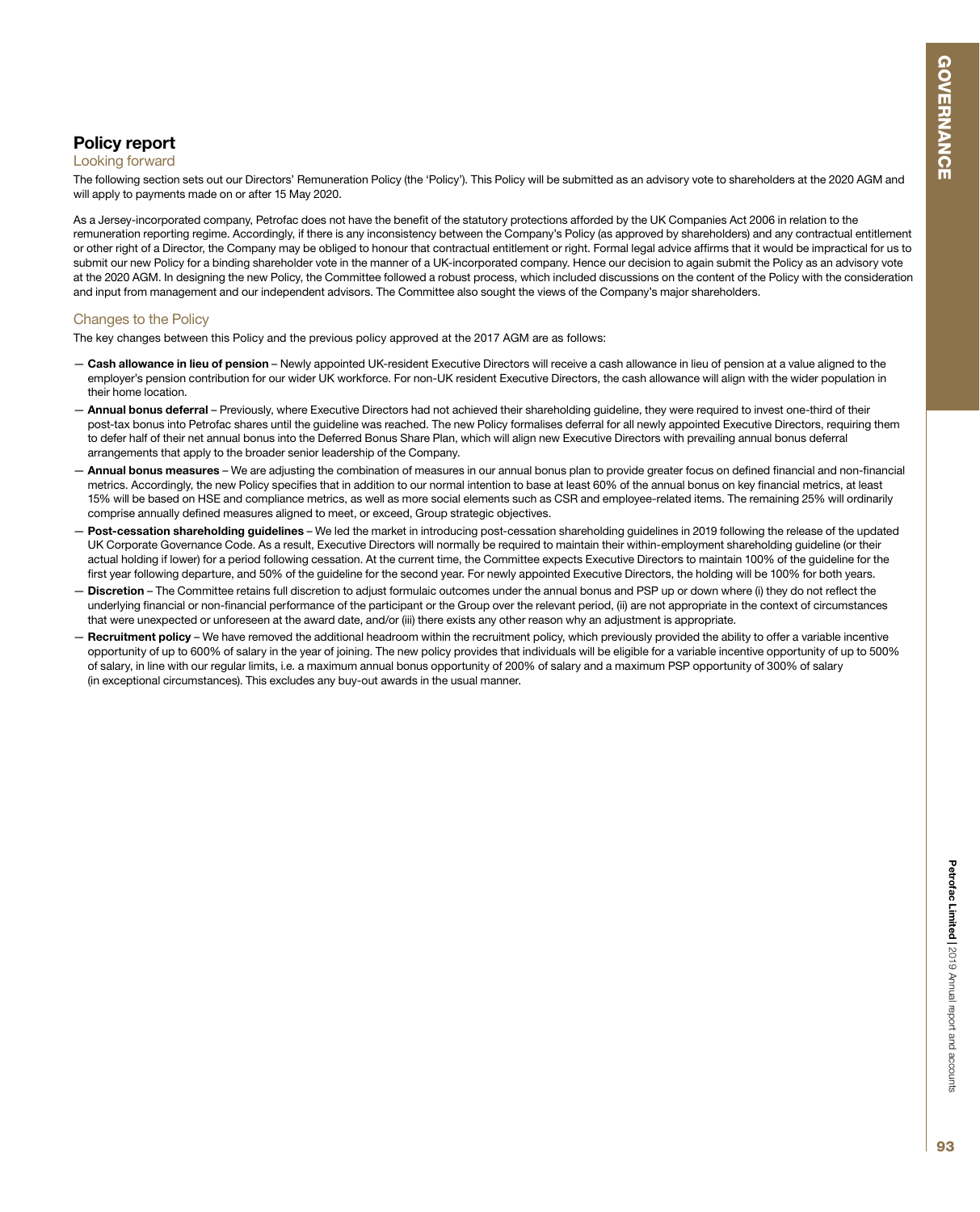### Executive Directors – Fixed remuneration

| Element/Purpose<br>and link to strategy                                                                             | Operation                                                                                                                                                                                                                          | Maximum opportunity                                                                                                                                                                                                                                                       | Performance measures |
|---------------------------------------------------------------------------------------------------------------------|------------------------------------------------------------------------------------------------------------------------------------------------------------------------------------------------------------------------------------|---------------------------------------------------------------------------------------------------------------------------------------------------------------------------------------------------------------------------------------------------------------------------|----------------------|
| <b>Salary</b><br>Core element of<br>remuneration, paid for                                                          | The Committee takes into account a number of factors<br>when setting salaries, including (but not limited to):<br>- size and scope of the individual's responsibilities                                                            | Whilst there is no maximum salary level, any increases<br>will normally be broadly in line with the wider employee<br>population within the relevant geographic area.                                                                                                     | None                 |
| doing the expected<br>day-to-day job                                                                                | - the individual's skills, experience and performance<br>- typical salary levels for comparable roles within<br>appropriate pay comparators                                                                                        | Higher increases may be made under certain<br>circumstances, at the Committee's discretion. For<br>example, this may include:                                                                                                                                             |                      |
|                                                                                                                     | - pay and conditions elsewhere in the Group<br>Basic salaries are normally reviewed at the beginning                                                                                                                               | - increase in the scope and/or responsibility of the<br>individual's role                                                                                                                                                                                                 |                      |
|                                                                                                                     | of each year, with any change usually being effective<br>from 1 January                                                                                                                                                            | - development of the individual within the role<br>In addition, where an Executive Director has been<br>appointed to the Board at a lower than typical salary,<br>larger increases may be awarded to move them closer<br>to market standard as their experience develops. |                      |
| Cash allowance in lieu<br>of pension and certain<br>other benefits                                                  | Current UK-resident Executive Directors receive a cash<br>allowance in lieu of certain benefits including, but not<br>limited to, car allowances and pension contributions.                                                        | While there is no maximum level of cash allowance,<br>any increase will normally be broadly in line with<br>the wider employee population within the relevant<br>geographical area.                                                                                       | None                 |
| Provide employees with<br>an allowance for benefits<br>and retirement planning                                      | Newly appointed Executive Directors may receive a<br>cash allowance in lieu of pension contributions and<br>will normally receive an additional cash allowance in<br>respect of car allowance and other benefits.                  | The levels of cash allowance provided are kept<br>under regular review by the Committee for both<br>UK-resident and non UK-resident Executive Directors.<br>The allowance level has remained unchanged for<br>seven years.                                                |                      |
|                                                                                                                     |                                                                                                                                                                                                                                    | In determining whether the level of cash allowance<br>remains appropriate, the Committee will typically have<br>regard to the rate of increase in the cost of living in the<br>local market and other appropriate indicators.                                             |                      |
|                                                                                                                     |                                                                                                                                                                                                                                    | The cash allowance in lieu of pension for newly<br>appointed Executive Directors would be at a value<br>aligned with the employer's pension contribution for<br>the wider workforce in their home jurisdiction.                                                           |                      |
| <b>Benefits</b><br>Provide employees with<br>market-competitive<br>benefits                                         | UK-based Executive Directors receive benefits that may<br>include (but are not limited to) private health insurance<br>for the Executive Director and their family and other<br>appropriate life and income protection insurance   | While no maximum level of benefits is prescribed, they<br>are set at an appropriate market competitive level,<br>taking into account a number of factors, which may<br>include:                                                                                           | None                 |
|                                                                                                                     | arrangements.<br>Non UK-based Executive Directors receive similar<br>benefits to UK-resident Executive Directors. In addition                                                                                                      | - the jurisdiction in which the individual is based<br>- the level of benefits provided for other employees                                                                                                                                                               |                      |
|                                                                                                                     | they may receive other benefits aligned with local<br>market practice in the applicable location, which may<br>include (but are not limited to) children's education,<br>return flights to their permanent home, tax equalisation, | within the Group<br>- market practice for comparable roles within<br>appropriate pay comparators<br>The Committee keeps the benefit policy and benefit                                                                                                                    |                      |
|                                                                                                                     | and appropriate insurance arrangements.                                                                                                                                                                                            | levels under regular review.<br>Where Executive Directors participate in all-employee                                                                                                                                                                                     |                      |
|                                                                                                                     | Where Executive Directors are required to relocate,<br>the Committee may offer additional expatriate benefits,<br>if considered appropriate.                                                                                       | share plans, their maximum opportunity will be as<br>prescribed in the plan at that time.                                                                                                                                                                                 |                      |
|                                                                                                                     | Expenses incurred in the performance of duties for<br>the Company may be reimbursed or paid for directly<br>by the Company, as appropriate, including any tax due<br>on such payments.                                             |                                                                                                                                                                                                                                                                           |                      |
|                                                                                                                     | Executive Directors are eligible to participate in any<br>all-employee share plans operated by the Company on<br>the same basis as other eligible employees. Petrofac<br>currently operates a Share Incentive Plan in the UK1.     |                                                                                                                                                                                                                                                                           |                      |
| <b>Pension</b><br>Provide appropriate<br>retirement benefits (were<br><b>Executive Directors to</b><br>participate) | The Company operates defined contribution pension<br>arrangements across the Group.                                                                                                                                                | While both current UK-based Executive Directors have<br>opted to receive a cash allowance in lieu of pension                                                                                                                                                              | None                 |
|                                                                                                                     | In line with legal requirements, the Company offers<br>participation in the UK pension plan to its UK-based<br><b>Executive Directors.</b>                                                                                         | provision, this position is kept under review.<br>If the current Executive Directors were to join the<br>Group pension arrangements, the level of Company                                                                                                                 |                      |
|                                                                                                                     | Both current UK-based Executive Directors have<br>chosen to opt out of these arrangements and, as such,                                                                                                                            | contribution would be aligned with that of the wider<br>UK workforce.                                                                                                                                                                                                     |                      |
|                                                                                                                     | continue to receive a cash allowance in lieu of pension<br>provision (see section above).                                                                                                                                          | Any newly appointed Executive Director joining the<br>Group pension arrangements would receive a Company<br>contribution rate in line with that for the wider employee<br>population within their local market.                                                           |                      |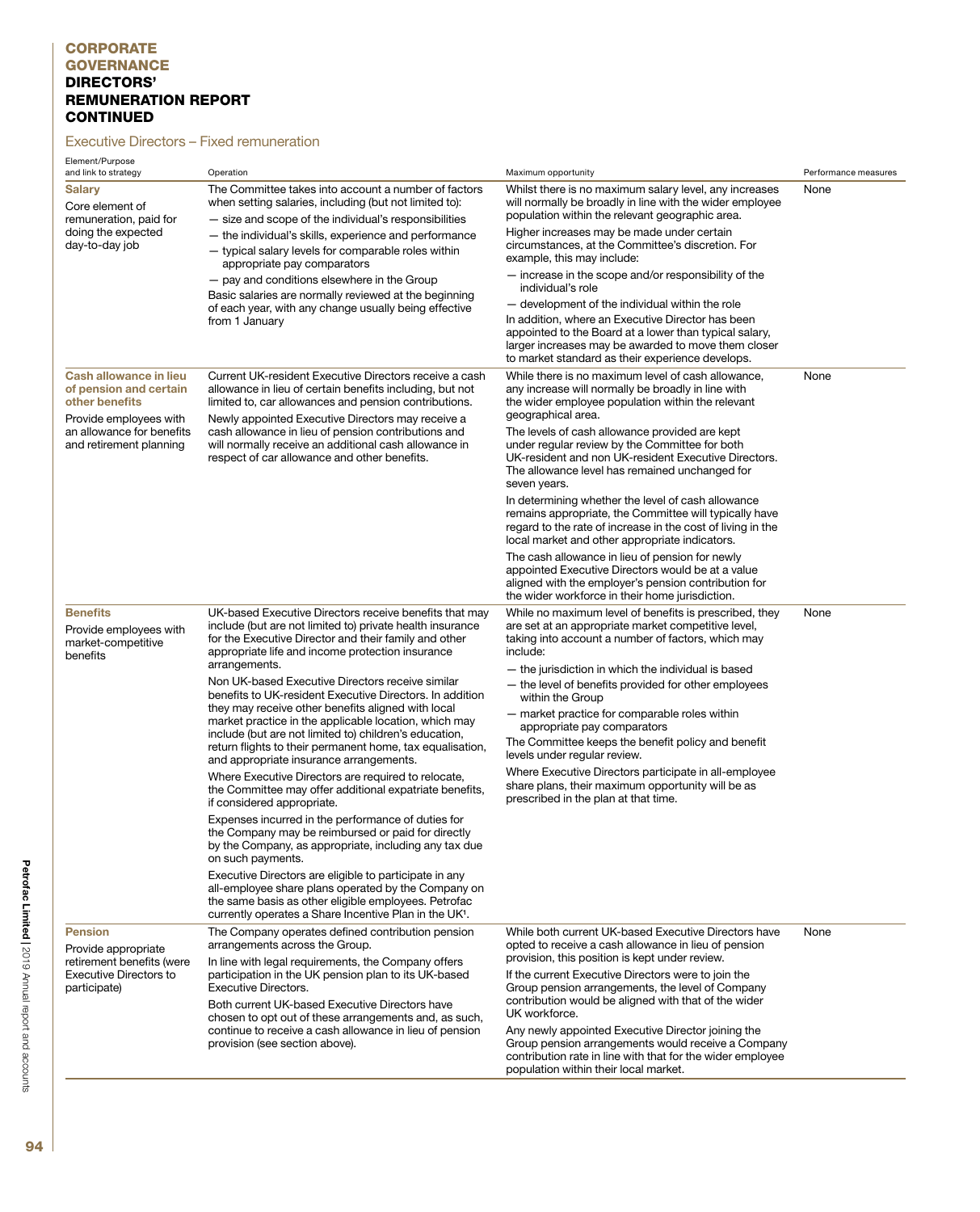# Variable remuneration

| Element/Purpose<br>and link to strategy                                                                                                                                                                                                                                                             | Operation                                                                                                                                                                                                                                                                                                                                                                                                                                                                                                                                                                                                                                                                                                                                                                                                                                                                                                                                                                                                                                                                                                                                                                                                                                         | Maximum opportunity                                                                                                                                                                                                                                                            | Performance measures                                                                                                                                                                                                                                                                                                                                                                                                                                                                                                                                                                                                                                                                                                                                                                                                                                                                                                                                                                                                                                                                                                                                                                                                                                                                                                                                                                                                                                                                            |
|-----------------------------------------------------------------------------------------------------------------------------------------------------------------------------------------------------------------------------------------------------------------------------------------------------|---------------------------------------------------------------------------------------------------------------------------------------------------------------------------------------------------------------------------------------------------------------------------------------------------------------------------------------------------------------------------------------------------------------------------------------------------------------------------------------------------------------------------------------------------------------------------------------------------------------------------------------------------------------------------------------------------------------------------------------------------------------------------------------------------------------------------------------------------------------------------------------------------------------------------------------------------------------------------------------------------------------------------------------------------------------------------------------------------------------------------------------------------------------------------------------------------------------------------------------------------|--------------------------------------------------------------------------------------------------------------------------------------------------------------------------------------------------------------------------------------------------------------------------------|-------------------------------------------------------------------------------------------------------------------------------------------------------------------------------------------------------------------------------------------------------------------------------------------------------------------------------------------------------------------------------------------------------------------------------------------------------------------------------------------------------------------------------------------------------------------------------------------------------------------------------------------------------------------------------------------------------------------------------------------------------------------------------------------------------------------------------------------------------------------------------------------------------------------------------------------------------------------------------------------------------------------------------------------------------------------------------------------------------------------------------------------------------------------------------------------------------------------------------------------------------------------------------------------------------------------------------------------------------------------------------------------------------------------------------------------------------------------------------------------------|
| <b>Annual bonus</b><br>Incentivise delivery of<br>the business plan on an<br>annual basis<br>Reward performance                                                                                                                                                                                     | Awards are based on performance in the relevant<br>financial year.<br>Performance measures are set annually and pay-out<br>levels are determined by the Committee based on<br>performance against those targets.                                                                                                                                                                                                                                                                                                                                                                                                                                                                                                                                                                                                                                                                                                                                                                                                                                                                                                                                                                                                                                  | Maximum bonus<br>opportunity of 200%<br>of basic salary.                                                                                                                                                                                                                       | Targets are set by the Committee each year, taking into<br>account a number of internal and external reference<br>points, including the Company's key strategic objectives<br>for the year and reaching milestones on the Group's<br>strategic journey.                                                                                                                                                                                                                                                                                                                                                                                                                                                                                                                                                                                                                                                                                                                                                                                                                                                                                                                                                                                                                                                                                                                                                                                                                                         |
| against key performance<br>indicators which are<br>critical to the delivery of<br>our business strategy                                                                                                                                                                                             | Delivery in cash for current Executive Directors.<br>Where current Executive Directors have not reached<br>their shareholding guideline (see below), they will be<br>required to invest 33% of their post-tax annual bonus<br>into market purchased Petrofac shares until the guideline<br>is reached.                                                                                                                                                                                                                                                                                                                                                                                                                                                                                                                                                                                                                                                                                                                                                                                                                                                                                                                                            |                                                                                                                                                                                                                                                                                | The Committee ensures that targets are appropriately<br>stretching in the context of the business plan and that<br>there is an appropriate balance between incentivising<br>Executive Directors to meet financial targets for the year<br>and to deliver specific non-financial, strategic, operational<br>and personal goals. This balance allows the Committee to<br>effectively reward performance against the key elements                                                                                                                                                                                                                                                                                                                                                                                                                                                                                                                                                                                                                                                                                                                                                                                                                                                                                                                                                                                                                                                                  |
|                                                                                                                                                                                                                                                                                                     | For newly appointed Executive Directors bonus will be<br>delivered through the Deferred Bonus Share Plan with<br>an equal split between cash and deferred shares, which<br>will vest in equal tranches over one, two and three years<br>from award.<br>The Committee has full discretion to adjust bonus<br>outcomes under the annual bonus plan up or<br>down where:<br>- they do not reflect the underlying financial or non-<br>financial performance of the participant or the Group<br>over the relevant period<br>- they are not appropriate in the context of<br>circumstances that were unexpected or unforeseen<br>at the award date, and/or<br>- there exists any other reason why an adjustment<br>is appropriate<br>Malus and clawback provisions apply (see notes to                                                                                                                                                                                                                                                                                                                                                                                                                                                                 |                                                                                                                                                                                                                                                                                | of our strategy.<br>Measures used typically include (but are not limited to):<br>- financial measures<br>- HSE, compliance, CSR and employee-<br>related measures<br>- Strategic objectives and reaching milestones<br>towards longer term strategic Group, function and<br>business goals<br>The weighting of the above measures will be determined<br>by the Committee each year to reflect the strategic<br>objectives for the relevant year. However, normally,<br>at least 60% of the bonus will be based on financial<br>measures, and at least 15% on the HSE, compliance,<br>CSR and employee-related measures.<br>Typically, 30% of the maximum opportunity is paid<br>for 'threshold' performance, i.e. the minimum level of<br>performance which results in a payment.                                                                                                                                                                                                                                                                                                                                                                                                                                                                                                                                                                                                                                                                                                               |
| <b>Performance</b><br><b>Share Plan<sup>1</sup></b><br><b>Incentivise Executive</b><br>Directors' performance<br>over the longer term<br>Reward the delivery<br>of targets linked to the<br>long-term strategy of the<br>business, and the creation<br>of shareholder value over<br>the longer term | Awards are normally made in the form of conditional<br>share awards, but may be awarded in other forms if<br>appropriate, including as nil cost options.<br>Awards may also be satisfied in cash, but only in<br>those jurisdictions where there are restrictions on<br>providing shares.<br>Vesting of awards is dependent on achievement of<br>stretching performance targets measured over a period<br>of at least three years.<br>The Committee has full discretion to adjust outcomes<br>under the PSP up or down where:<br>- they do not reflect the underlying financial or non-<br>financial performance of the participant or the Group<br>over the relevant period<br>- they are not appropriate in the context of<br>circumstances that were unexpected or unforeseen<br>at the award date, and/or<br>- there exists any other reason why an adjustment<br>is appropriate<br>Additional shares are accrued in lieu of dividends and<br>paid on any shares which vest.<br>Any vested post-tax shares will be subject to an<br>additional two-year holding period.<br>Malus and clawback provisions apply (see notes<br>to the table).<br>The Committee may adjust or amend the terms of the<br>awards in accordance with the PSP rules. | The maximum award<br>that can be granted in<br>respect of a financial<br>year of the Company<br>under the PSP is<br>200% of basic salary<br>(or in circumstances<br>which the Committee<br>deems to be<br>exceptional, awards<br>up to 300% of base<br>salary can be granted). | Awards vest based on performance against stretching<br>performance targets.<br>The ultimate goal of the Company's strategy is to provide<br>long-term sustainable returns to shareholders. The<br>Committee strives to do this by aligning the performance<br>measures under the PSP with the long-term strategy of<br>the Company and considers that strong performance<br>under the chosen measures should result in sustainable<br>value creation.<br>Measures which may be used include (but are not<br>limited to):<br>- shareholder return measures - a measure of the<br>ultimate delivery of shareholder returns. This promotes<br>alignment between Executive Director reward and the<br>shareholder experience<br>- strategic measures - aligned with the Company's long-<br>term strategy<br>- financial measures - to reflect the financial<br>performance of our business and a direct and focused<br>measure of Company success<br>The weighting of each measure will be determined by the<br>Committee each year to reflect the strategic objectives<br>over the relevant performance period.<br>For 'threshold' levels of performance, 25% of the award<br>vests, increasing to 100% of the award for maximum<br>performance.<br>The Committee may amend the performance conditions<br>applicable to an award if events occur which cause the<br>Committee to consider that it fails to fulfil its original<br>purpose and would not be materially less difficult<br>to secure. |
| <b>Shareholding guidelines</b><br><b>Align Executive Directors</b><br>with shareholders                                                                                                                                                                                                             | The CEO is expected to build up a shareholding of 300%<br>of base salary, with other Executive Directors expected<br>to build up a shareholding of 200% of base salary.<br>Until the relevant shareholding guidelines have been<br>met, Executive Directors are required to hold any vested<br>post-tax PSP/DBSP shares.                                                                                                                                                                                                                                                                                                                                                                                                                                                                                                                                                                                                                                                                                                                                                                                                                                                                                                                          | None                                                                                                                                                                                                                                                                           | None                                                                                                                                                                                                                                                                                                                                                                                                                                                                                                                                                                                                                                                                                                                                                                                                                                                                                                                                                                                                                                                                                                                                                                                                                                                                                                                                                                                                                                                                                            |

Petrofac Limited | 2019 Annual report and accounts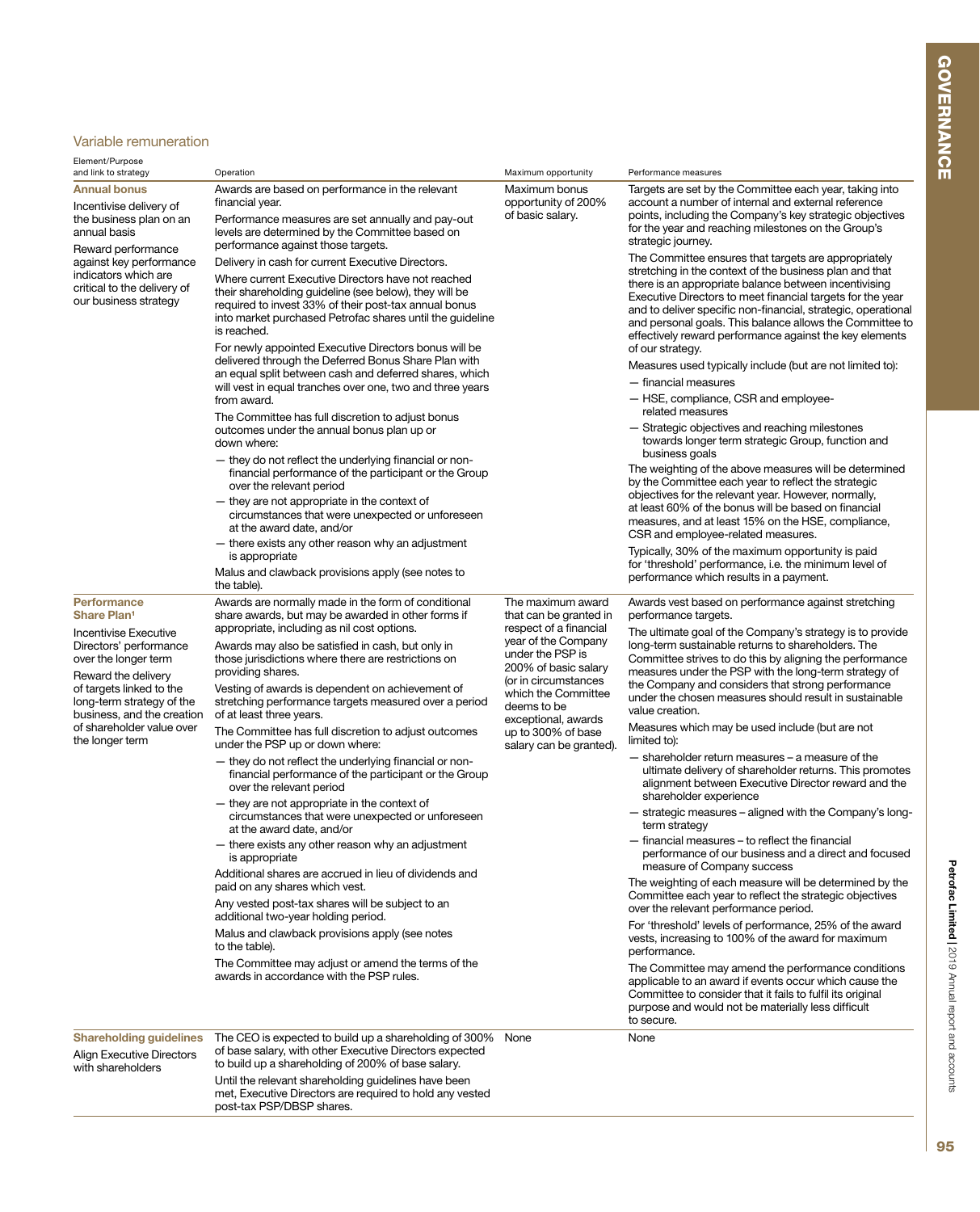| Element/Purpose<br>and link to strategy             | Operation                                                                                                                                                                              | Maximum opportunity | Performance measures |
|-----------------------------------------------------|----------------------------------------------------------------------------------------------------------------------------------------------------------------------------------------|---------------------|----------------------|
| <b>Post-cessation</b><br>shareholding guidelines    | Executive Directors will normally be required to<br>maintain their within-employment shareholding                                                                                      | None                | None                 |
| Provide continued<br>alignment with                 | quideline (or their actual holding if lower) for a period<br>following cessation.                                                                                                      |                     |                      |
| shareholders post-<br>departure from the<br>Company | At the current time, Executive Directors are required<br>to maintain 100% of the guideline for the first year<br>following departure, and 50% of the guideline for the<br>second year. |                     |                      |
|                                                     | Newly appointed Executive Directors will be required to<br>maintain 100% of the guideline for two years<br>post-cessation.                                                             |                     |                      |

1 The Committee may, in the event of any variation of the Company's share capital, demerger, delisting, or other event which may affect the value of awards, adjust or amend the terms of awards in accordance with the rules of the relevant share plan.

### Notes to the policy table

Malus and clawback provisions

In specific circumstances, the Committee may:

- Require repayment of amounts received under the annual bonus at any time up to the second anniversary of the payment date, and/or
- Reduce or cancel unvested PSP awards or require repayment of amounts already paid out at any time up to the second anniversary of the vesting date

Circumstances in which malus and/or clawback may be considered include:

- Material misstatement of financial results
- Material failure of risk management
- Material breach of any relevant health and safety or environment regulations
- Serious reputational damage to the Company (or any Group member)
- Corporate failure of any Group member
- Code of Conduct breach

### Legacy matters

The Committee can make remuneration payments and payments for loss of office outside of the Policy set out above where the terms of the payment were agreed (i) before the Policy set out in this report came into effect, provided the terms of the payment were consistent with any applicable policy in force at the time they were agreed; or (ii) at a time when the relevant individual was not a Director of the Company (or other person to whom the Policy set out above applies) and that, in the opinion of the Committee, the payment was not in consideration for the individual becoming a Director of the Company (or such other person). This includes the exercise of any discretion available to the Committee in connection with such payments. For these purposes, payments include the Committee satisfying awards of variable remuneration and, in relation to an award over shares, the terms of the payment are agreed at the time that the award is granted.

The Policy set out above applies equally to any individual who would be required to be treated as a director under the applicable regulations. The Committee can make remuneration payments and payments for loss of office outside of the Policy set out above if such payments are required by law in a relevant country.

### Remuneration arrangements throughout the Group

The remuneration policy for our Executive Directors is designed in line with the remuneration philosophy and principles that underpin remuneration for the wider Group.

The objective of the remuneration policy is to provide a compensation package that reflects the size, complexity and scope of the Company's business, promotes long-term success and supports our strategic imperatives. It does this through a balance of fixed and variable pay, with the intent of creating a competitive total remuneration package that attracts and retains executives while creating an appropriate alignment between incentivising executive performance and the interests of shareholders.

To this end, base salaries are generally referenced against the median of a relevant benchmarking group. Variable elements, both short- and long-term, are structured so that individuals can achieve upper-quartile total remuneration, subject to achievement of challenging performance targets that are transparent, stretching and rigorously applied.

All our reward arrangements are built around the common objectives and principles outlined below:

- Performance driven the Company intentionally places significant focus on variable remuneration, ensuring that a meaningful proportion of remuneration is based on performance. Performance targets are typically aligned with those of the Executive Directors. As a result, individuals are incentivised towards consistent financial and non-financial business goals and objectives, in addition to appropriate individual goals.
- Employees as shareholders a substantial number of employees participate in our various share incentive plans. As a result of this participation, as well as those shares owned and purchased by employees prior to and since IPO, Petrofac is proud of the significant levels of employee share ownership within the Company. We consider that this is one of the key drivers of performance throughout the business.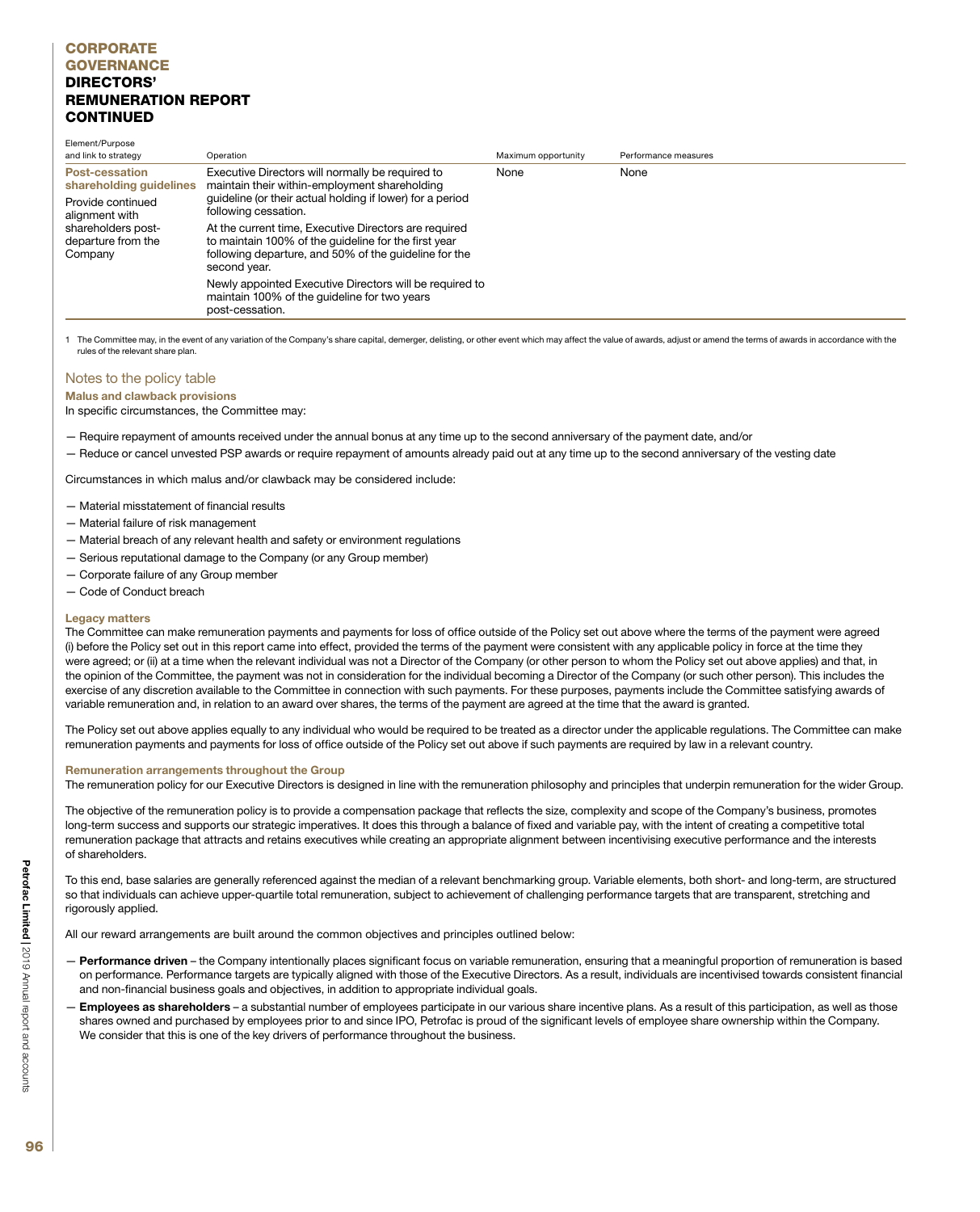#### Non-executive Directors

| Element/Purpose<br>and link to strategy                                   | Operation                                                                                                                                                                                                                                                                        | Maximum opportunity                                                                     | Performance measures |
|---------------------------------------------------------------------------|----------------------------------------------------------------------------------------------------------------------------------------------------------------------------------------------------------------------------------------------------------------------------------|-----------------------------------------------------------------------------------------|----------------------|
| <b>Non-executive Director fees</b>                                        | Non-executive Directors receive a basic annual fee and receive                                                                                                                                                                                                                   | Fees are set at a level which is considered                                             | None                 |
| Core element of<br>remuneration, paid for<br>fulfilling the relevant role | additional fees in respect of other Board duties such as<br>chairmanship of Board Committees and acting as the Senior<br>Independent Director.                                                                                                                                   | appropriate to attract and retain the calibre<br>of individual required by the Company. |                      |
|                                                                           | The Board as a whole is responsible for determining Non-<br>executive Directors fees. These fees are the sole element of<br>Non-executive Directors remuneration. Non-executive Directors<br>are not eligible for annual bonus, share incentives, pensions or<br>other benefits. |                                                                                         |                      |
|                                                                           | The Non-executive Chairman receives an all-inclusive fee for the<br>role, which is set by the Remuneration Committee.                                                                                                                                                            |                                                                                         |                      |
|                                                                           | Fees are typically reviewed annually. However, after a formal<br>review, resulting in an increase in 2018, it was agreed that there<br>would be no further increase for three years.                                                                                             |                                                                                         |                      |
|                                                                           | Expenses incurred in the performance of duties for the Company<br>may be reimbursed or paid for directly by the Company, as<br>appropriate, including any tax due on the payments.                                                                                               |                                                                                         |                      |

#### Recruitment policy

In determining remuneration arrangements for new Executive Directors, the overall structure of the package would normally be aligned with that set out in the policy table above:

- Salary positioning would reflect the skills and experience of the individual, and may be set at a level to allow future progression to reflect performance in the role
- The Committee may provide additional benefits to expatriate appointments, as and where appropriate
- Maximum variable pay (excluding buy-outs) will be in line with the usual aggregate maximum set out in the policy table of 500% of salary
- Subject to the 500% limit, the Committee retains the discretion in the first year following appointment to flex the balance between annual and long-term incentive and the measures used to assess performance for these elements

The Committee may award compensation for the forfeiture of remuneration arrangements from a previous employer. In doing so, the Committee would aim to structure any replacement awards in a like-for-like manner to the extent possible, taking into account relevant factors, including:

- The form of the forfeited awards (e.g. cash or shares)
- Any performance conditions attached to them and the likelihood of these conditions being satisfied
- The proportion of the vesting and/or performance period remaining

The Committee will continue to have regard to the best interests of both Petrofac and its shareholders and is conscious of the need to pay no more than is necessary, particularly when determining buy-out arrangements.

In making buy-out awards to new appointments, the Committee may grant awards under the relevant provision in the FCA Listing Rules, which allows for the granting of awards specifically to facilitate, in unusual circumstances, the recruitment of an Executive Director, without seeking prior shareholder approval. In doing so, it will comply with the provisions in force at the date of this report.

The overall approach outlined above would also apply to internal appointments, with the proviso that any commitments entered into before promotion that are inconsistent with the Policy will continue to be honoured.

In the event of the appointment of a new Non-executive Director, remuneration arrangements will normally be in line with those detailed in the relevant table above.

### Executive Director service contracts

The key employment terms and other conditions of the current Executive Directors, as stipulated in their service contracts, are set out below:

| Provision           | Policy                                                                                                                                                             |  |
|---------------------|--------------------------------------------------------------------------------------------------------------------------------------------------------------------|--|
| Notice period       | 12 months' notice by either the Company or the Executive Director (no fixed expiry date).                                                                          |  |
| Termination payment | The Company may terminate employment by making a payment in lieu of notice equivalent to the value of base salary and benefits<br>in respect of the notice period. |  |
|                     | The Company would normally expect Executive Directors to mitigate any loss upon their departure.                                                                   |  |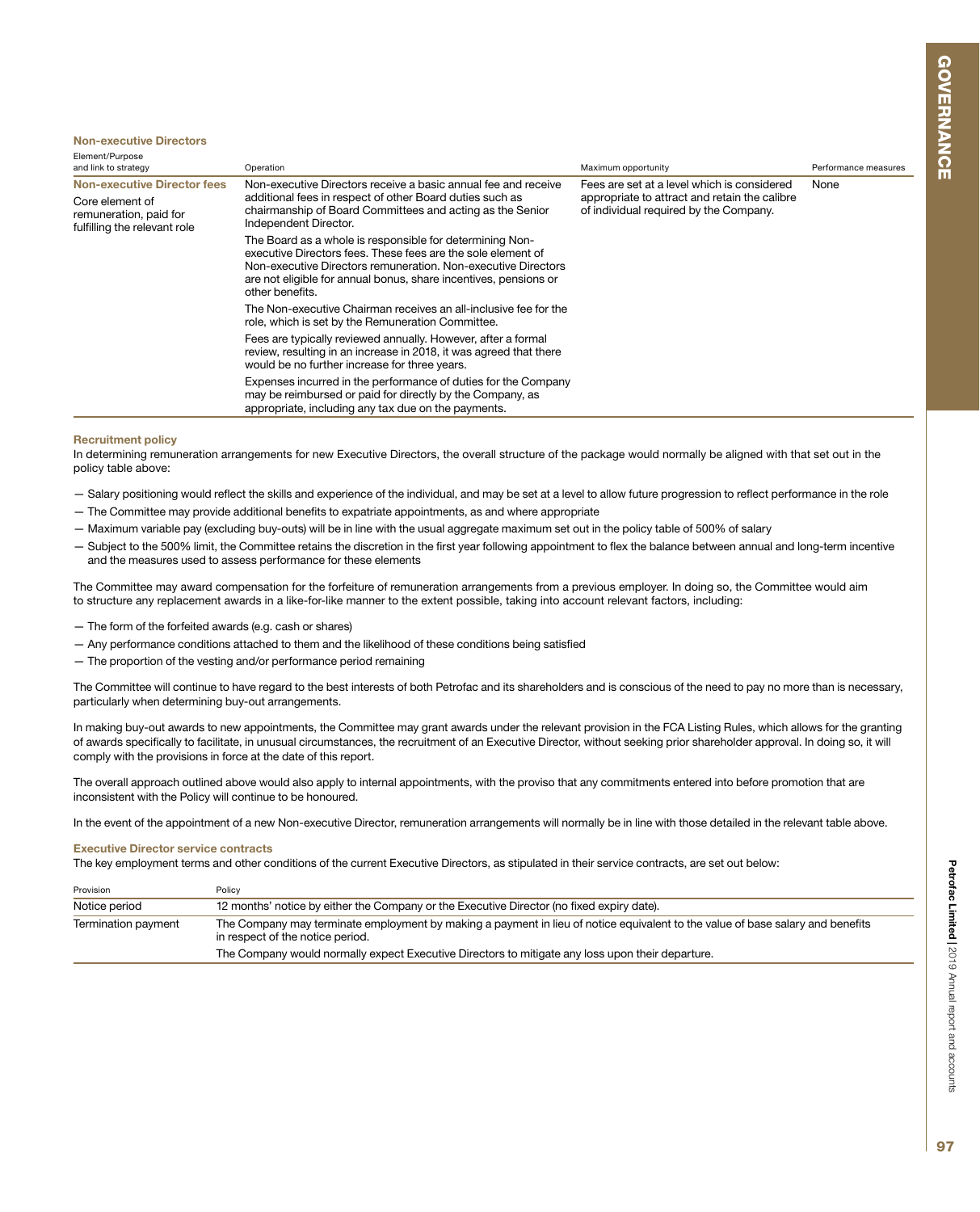### Non-executive Director letters of appointment

The Non-executive Directors, including the Chairman of the Company, have letters of appointment which set out their duties and responsibilities. They do not have service contracts.

The key terms of the appointments are set out in the table below:

| Provision                                                                                                      | Policy                                                                                                                                         |
|----------------------------------------------------------------------------------------------------------------|------------------------------------------------------------------------------------------------------------------------------------------------|
| Period                                                                                                         | Three months' notice by either the Company or the Non-executive Director.                                                                      |
| Non-executive Directors and the Chairman are not entitled to compensation on leaving the Board.<br>Termination |                                                                                                                                                |
|                                                                                                                | If a Non-executive Director or the Chairman is requested to resign, they are entitled to prior notice or fees in lieu of three months' notice. |

In line with the UK Code, all Directors will seek annual re-appointment by shareholders at the AGM.

Service contracts and letters of appointment for all Directors are available for inspection by any person at our registered office in Jersey and at our corporate services office in London. They will also be available for inspection during the 30 minutes prior to the start of our AGM to be held in London on 15 May 2020.

### Policy on payment for loss of office

The Committee takes a number of factors into account when determining leaving arrangements for an Executive Director:

- The Committee must satisfy any contractual obligations agreed with the Executive Director. As a non-UK incorporated company, without the benefit of the statutory protections afforded by the UK Companies Act, the Company would be obliged to honour any contractual entitlement or other right of an Executive Director, even if it were inconsistent with the Policy
- Individuals may be eligible to receive an annual bonus on a time prorated basis, subject to business and individual performance in the same manner as for continuing Executive Directors, and paid at the usual time
- Other payments such as legal fees and outplacement fees may be paid if it is considered appropriate

The treatment of outstanding share awards is governed by the relevant share plan rules. The following table provides a summary of the leaver provisions of each of our existing share plans.

| Plan            | Performance Share Plan                                                       | Restricted Share Plan         | Deferred Bonus Share Plan                    | Share Incentive Plan                                                                          |
|-----------------|------------------------------------------------------------------------------|-------------------------------|----------------------------------------------|-----------------------------------------------------------------------------------------------|
| Summary of plan | Long-term incentive plan for<br>Executive Directors and senior<br>management | Below Board only <sup>1</sup> | Deferred bonus plan for senior<br>management | HMRC-approved, tax efficient plan<br>available for participation to all<br>UK-based employees |

#### Good leaver categories

| Death                                                                                            |  |  |
|--------------------------------------------------------------------------------------------------|--|--|
| Injury, ill-health or<br>disability                                                              |  |  |
| Transfer of employing<br>company or business<br>outside Group                                    |  |  |
| Retirement by<br>agreement with<br>employer                                                      |  |  |
| Redundancy                                                                                       |  |  |
| Any other scenario in<br>which the Committee<br>determines good leaver<br>treatment is justified |  |  |

Treatment for good leavers under normal circumstances

As governed by the share plan rules and in accordance with the Company's share dealing code<sup>2</sup>:

| Vesting of award(s) | Subject to the achievement<br>of performance conditions<br>tested at the relevant vesting<br>date, unless the Committee<br>determines it fair and<br>reasonable that a greater<br>proportion should vest, on a<br>time apportioned basis. | On a time apportioned basis <sup>3</sup>                       | On a time apportioned basis <sup>3</sup>                       | Leaver provisions under the SIP are<br>in accordance with the standard<br>HMRC leaver provisions |
|---------------------|-------------------------------------------------------------------------------------------------------------------------------------------------------------------------------------------------------------------------------------------|----------------------------------------------------------------|----------------------------------------------------------------|--------------------------------------------------------------------------------------------------|
| Vesting date        | The original vesting date <sup>4</sup>                                                                                                                                                                                                    | The date of cessation <sup>5</sup>                             | The date of cessation <sup>5</sup>                             |                                                                                                  |
| Death               | All unvested awards shall vest<br>in full on the date of death                                                                                                                                                                            | All unvested awards shall vest<br>in full on the date of death | All unvested awards shall vest<br>in full on the date of death | All shares will be released on the<br>date of death                                              |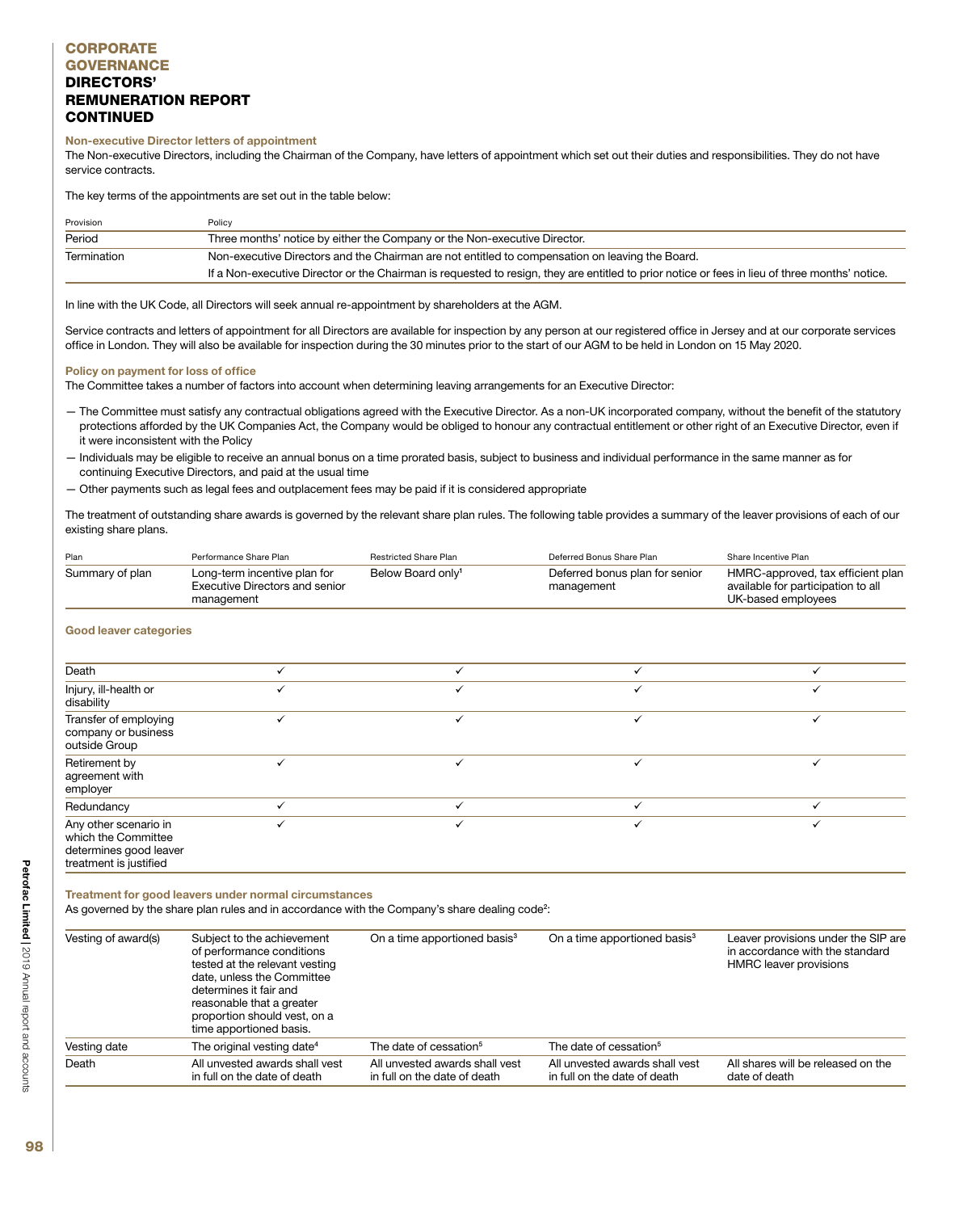#### Treatment for bad leavers (i.e. any other leaving reasons than those provided above) $6$

| <b>Bad leaver</b> | Unvested awards lapse in full <sup>3</sup> | Unvested awards lapse in full <sup>3</sup> | Unvested awards lapse in full <sup>3</sup> | All shares are released in<br>accordance with the standard<br><b>HMRC</b> leaver provisions |
|-------------------|--------------------------------------------|--------------------------------------------|--------------------------------------------|---------------------------------------------------------------------------------------------|
|                   |                                            |                                            |                                            |                                                                                             |

1 Executive Directors may hold awards which were granted prior to their appointment to the Board.

2 Other than the SIP, individuals leaving as 'good leavers' will be deemed to cease employment when the relevant notice period ends unless the Committee determines that cessation be on an earlier date on or following the date notice was given.

3 Unless determined otherwise by the Committee.

The Committee has the flexibility to determine that awards can vest upon cessation of employment.

- 5 Awards are generally not subject to performance conditions and will vest on cessation of employment, subject to the terms of the relevant share plan rules.
- 6 Other than the SIP, individuals leaving as 'bad leavers' will be deemed to cease employment when notice is given, unless the Committee determines to deem cessation to be on a later date, no later than the end of the relevant notice period.

#### Holding periods and other events

If an Executive Director leaves holding vested PSP awards which are still subject to a mandatory holding period, the holding period will continue to apply, unless determined otherwise by the Committee.

On a change of control or winding up of the Company, PSP awards will vest on a time pro-rated basis, and where applicable be subject to the achievement of the relevant performance conditions, unless the Committee determines that the circumstances are sufficiently exceptional to justify a higher level of vesting.

#### Illustration of the Remuneration Policy

PSP

Petrofac's remuneration arrangements have been designed to ensure that a significant proportion of pay is dependent on the delivery of stretching short and longterm performance targets, that are aligned with the creation of sustainable shareholder value. The Committee considers the level of remuneration that may be received under different performance outcomes to ensure that this is appropriate in the context of the performance delivered and the value added for shareholders.

The charts below provide illustrative values of the remuneration package in 2020 for Executive Directors under four assumed performance scenarios:

|              | Assumed performance                                                             | Assumptions used                                                                                                                         |
|--------------|---------------------------------------------------------------------------------|------------------------------------------------------------------------------------------------------------------------------------------|
| Fixed pay    | All performance scenarios                                                       | - Consists of total fixed pay, including base salary and cash allowance (as at 1 January 2020)<br>and benefits (as received during 2019) |
| Variable pay | Minimum performance                                                             | - No pay-out under the annual cash bonus<br>- No vesting under the PSP                                                                   |
|              | Performance in line with expectations                                           | - 50% of the maximum pay-out under the annual cash bonus (i.e. 100% of salary)<br>- 50% vesting under the PSP (i.e. 100% of salary)      |
|              | Maximum performance <sup>1</sup> (including 50%<br>share price growth scenario) | - 100% of the maximum pay-out under the annual cash bonus (i.e. 200% of salary)<br>- 100% vesting under the PSP (i.e. 200% of salary)    |

Showing maximum PSP award opportunity of 200% of base salary, in line with the usual maximum award under the plan rules. Please note that in circumstances which the Committee deems to be exceptional, awards up to 300% of base salary may be made.

PSP awards have been shown at face value with no discount rate assumptions. For UK-based Executive Directors who are paid in sterling, amounts have been translated to US dollars based on the average exchange rate for 2019 of £1:US\$1.280546.

These charts provide illustrative values of the remuneration package in 2020. Actual outcomes may differ from those shown: